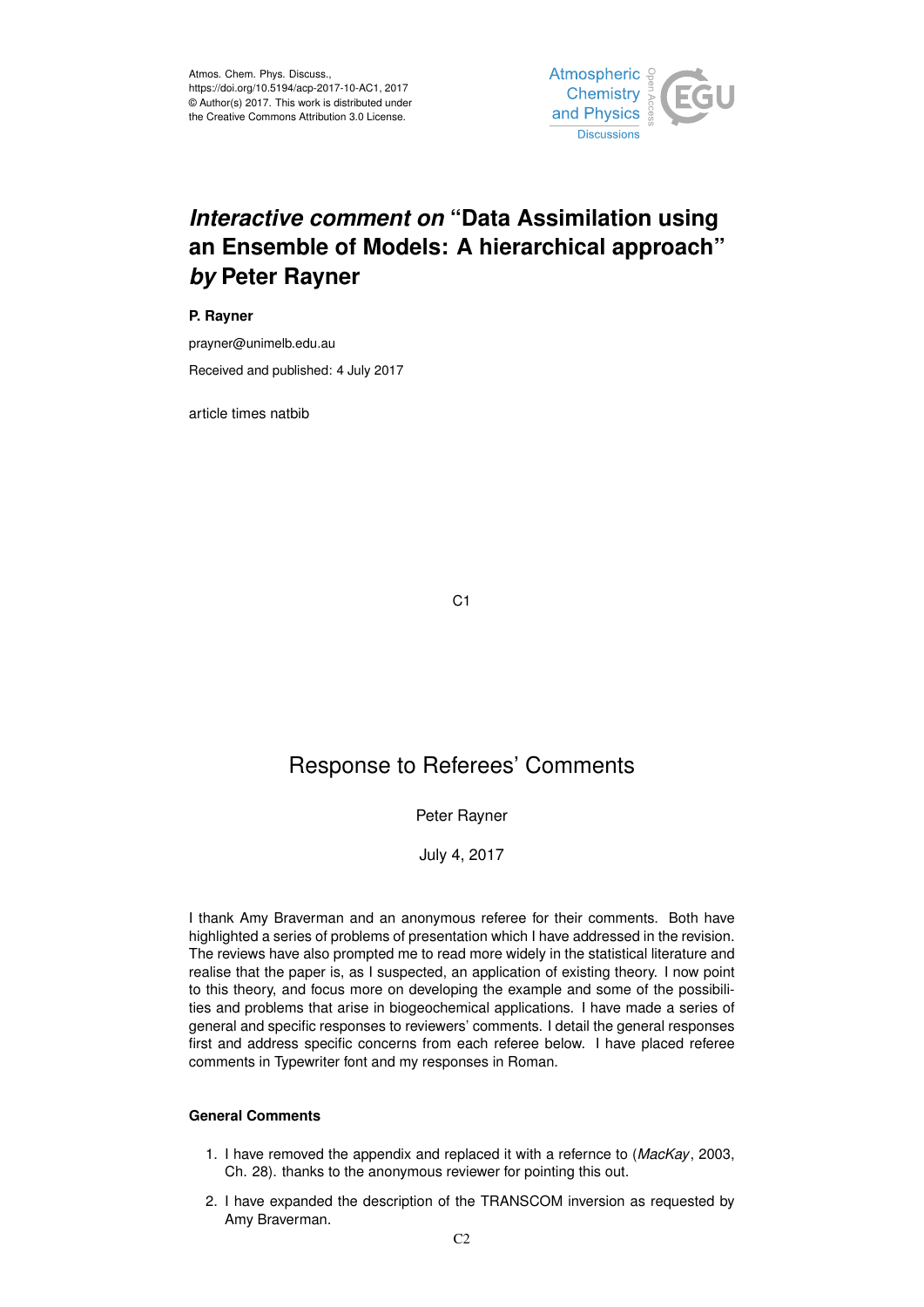- 3. I have made the conditioning on the data explicit in the various PDFs.
- 4. I have made a careful pass through the manuscript to regularise the typography.

#### **Amy Braverman**

General comments: In general I like this paper a lot. However, I find it extremely difficult to follow because of some type-o's and much notation with which I am not familiar. The notation seems inconsistent in distinguishing between fixed quantities and random ones, and indicating where conditioning has taken place. It is easy at this point to get side-tracked into a discussion of the interpretation of probability. I think that Dr. Braverman's real concern is the discussion of the TRANSCOM case where the target variables and data should be more clear. See general response 2. I agree that it should be clear when conditioning has taken place, see general response 3.

Page 3, lines 6 and 7: Please define the random variables x and Hi . In what sense is  $P(X|Hi)$  "the conventional data assimilation problem"? I hav added some explanatory text to clarify this.

2. Page 3, line 9: To what "linear model" are you referring? A linear transport model represented by Hi ? What do you mean by "over enough of the relevant pdf's"? Or, do you mean "over enough of the support of the random variable Hi ? I should have said a linear observation operator. I have corrected this and expanded the text.

3. Page 3, line 12 and 13: Is Hi the same as Hi ? H1 , . . . , HN are defined here as Jacobian matrices corresponding to N different transport models "...with un- knowns defined by

C3

the multivariate Gaussian  $G(xb, B)...$ ". Which unknowns? | am following the notation of *Rayner et al.* (2016) so that  $\mathbf{H}_i$  is the linearised form of  $H_i$ . This distinction is unnecessary here so I have changed to the linearised form throughout. x are the continuous variables described in the text now added at the head of the section.

4. Page 3, line 15: "For each Hi our problem is the simple linear Gaussian inver- sion..." What does this mean? What is it you are trying to solve for or infer? Is it the flux that gave rise to the observed concentrations? The problem is more general than fluxes and concentrations although that is a common example and one I use later. Again, I hope the explanatory text at the head of the section explains the meaning of the symbols.

5. Page 3, line 16: "Most importantly for us P (xa |Hi ) is Gaussian." Please define xa . Should it be xa ? These should be bold throughout following *Rayner et al.* (2016). I have corrected this. 4x<sup>a</sup> is the analysis or posterior.

6. Page 3, lines 16 and 17: P (x, Hi ) appears to be a joint distribution of two quanti ties: the vector-valued x and the matrix-valued Hi . It's unclear from the notation whether Hi is a random matrix or a fixed matrix. (On line 21, Hi is treated as random.) My guess is that it is fixed since the right side of the equal sign ap- pears to show the pdf of just one variable; presumably x. Is  $\mu$ i a vector or a scalar? Please define  $\mu i$  , Ui , and Wi . I have added these definitions. I have also switched from using  $H_i$  as the variable in the PDF to i since it is the index into the set of observation operators which is the target variable.

The expression P  $(x, Hi) = Wi G(\mu i, Wi)$  does not define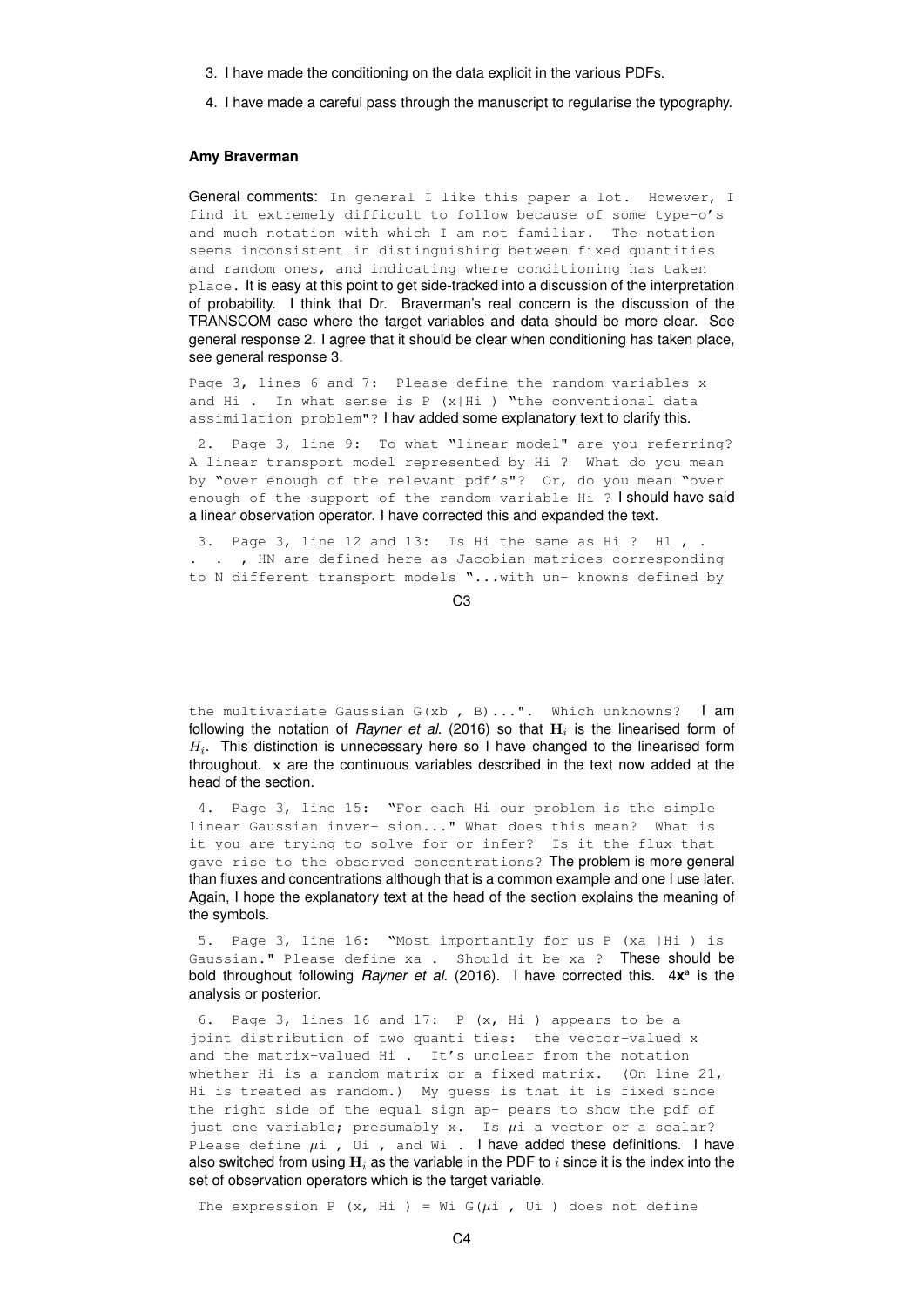a proper pdf unless Wi = 1 since the area under the pdf must equal one. A more precise definition of a mixture would be in terms of ran- P 1 with probability wi , PK dom variables:  $X =$ K i=1 Ai Xi , Ai = , i=1 wi = 0 otherwise 1, and Xi â $\tilde{L}$ ij G( $\mu$ i ,  $U_i$  ). I don't agree with this. The expression represents the probability that i is the correct model and  $x$  the value of the continuous target variable. The normalisation requirement is defined by the integral over continuous target variables and sum over models. That is expressed by the extra constraint in the next equation.

7. Page 3, line 23: Either x should be bold, or not. Do not mix within the same equation. Also, the notation  $G(\mu i)$ , Ui ) (x) seems is very confusing (to me, at least). Do you mean that x is an argument to the function G? Why not write  $G(x|\mu)$ , Ui )? See general point above for typography. The other reviewer also noted the number of arguments in the definition of the Gaussian. I have regularised this, choosing to make the argument of the function, as well as its parameters, explicit. Note that this is different from the normal shorthand.

8. Page 3, line 26: In this equation Hi is treated as a non-random quantity. Above in line 21 it was random. Have you conditioned on it? If so, this distribution should be written as a conditional distribution. If not, then Wi is a random variable, not a fixed weight.  $W_i$  represents the probability that the ith model is the true model. I have added an explanation of this at the beginning of the section, hopefully clarifying several of Dr. Braverman's concerns at once.

9. Page 3, line 26: I can't check this equation because I can't follow the derivation in Appendix A. See below. It appears from reviewer 2's comments that the derivation is a standard result which I now quote.

10. Page 3, line 27: I think there is an extra "v" at the

C5

end of this line. removed.

11. Page 4, line 2: I assume that xb has a prior distribution somewhere because it is being treated as both random and fixed in various places. What is the prior distribution?  $x^b$  is the mean of the prior distribution for the target variable x. The confusion here raises a general question on which I seek editorial guidance. I have relied heavily on the notation and explanations in *Rayner et al.* (2016) thus making the current paper less self-contained. Should I move away from that and define the notation locally?

12. Page 4, line 16: Type-o. I am not seeing this.

13. Page 4, Footnote is missing. Removed.

Appendix A, through page 12

1. Page 12, line 18: K was defined in the main text as a normalizing constant. What is K(Hi ) here? Do you mean P (Hi )?

2. Page 12, line 21: I am confused by this equation. G is a function that has an argument and parameters. What are the parameters and what are the arguments in this expression? The definitions from Section 2, lines 13 and 14 should be restated here and clarified as indicated earlier.

3. Page 12, line 23: Please define  $\sigma$ . Why is x in bold while dx is not?

4. Page 12, line 25: I find the use of Hi as both a Jacobian and an indicator of model identity to be very confusing. Why not let Hi be the Jacobian of model i, and introduce a model indicator, say  $\Delta$ , an integer-value random variable taking values in  $1, 2, \ldots$ , M, where M is the number of models?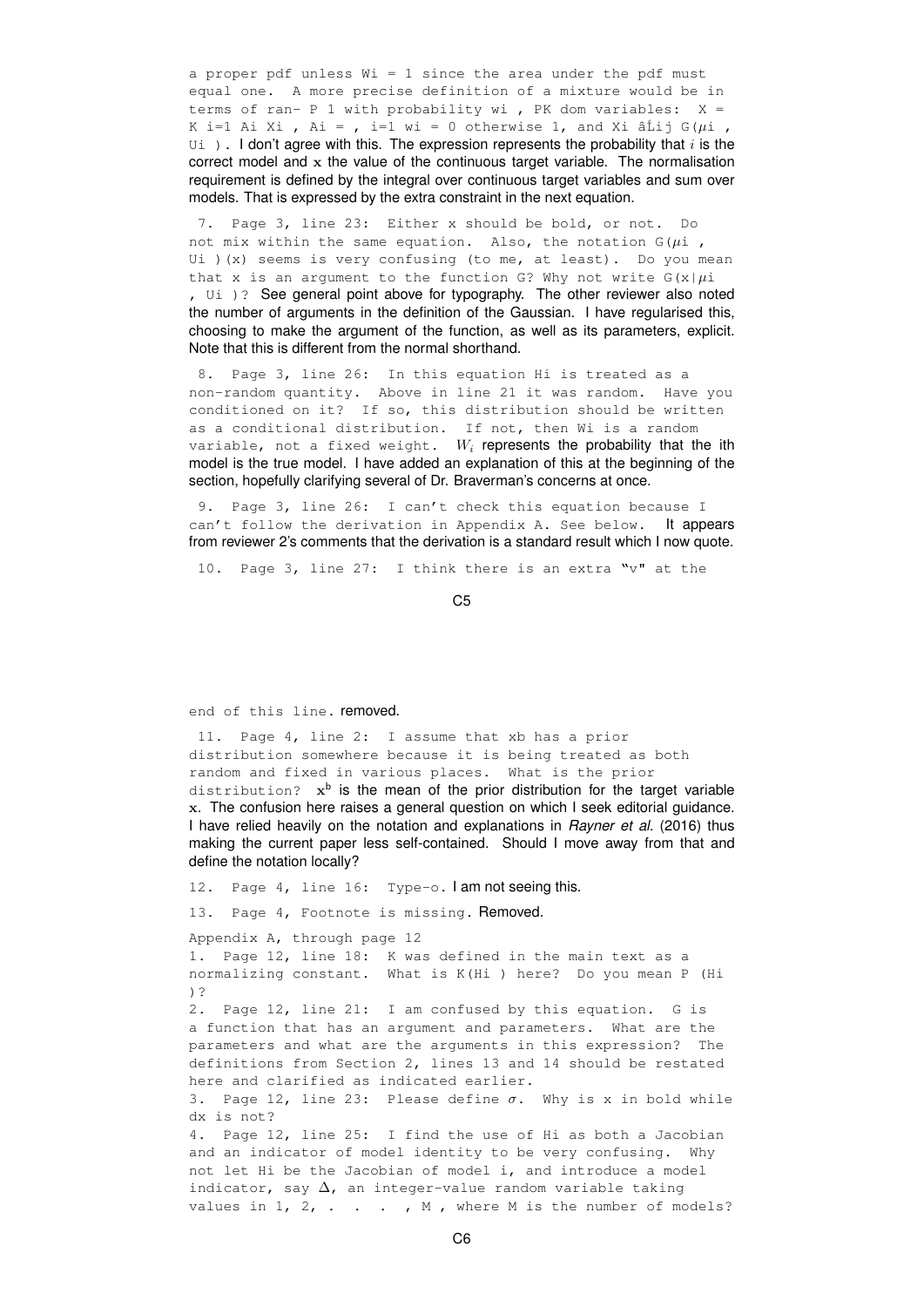#### See general comment 1.

#### **Reviewer 2**

It is important to note that all the theory from Section 2 is conditional on the same data y being used in all of the inversions. Is this the case in the Gurney study? What can be done when y differs across models? Yes, the TRANSCOM inversion studies kept the PDFs for prior and data constant and changed only the observation operator. I could imagine weighting model 1 by its match to data  $Y_1$  and model 2 to data  $Y_2$  but this would get quite tricky if the dimensions were different and might be difficult to interpret in any case.

I disagree with the introduction of JIC. Isn't this just the marginal log-likelihood of the ith component? I think it should be described as such. Also it is well-known that the marginal log-likelihood penalises for complex models and the marginal likelihood is commonly employed in model selection. agree and thank the reviewer for sending me back to the literature. I have expanded the introductory section and reduced the theoretical development accordingly and now use the conventional terminology. I am more concerned with model weighting than model selection here but agree that the marginal likelihood rather than its logarithm is the more useful quantity. The logarithm is still a more convenient tool for presentation however and I continue to use it for figures.

Are you sure that if we replace H i BH Ti + R with I we retrieve the BIC? The BIC plugs-in maximum likelihood estimates of x into the log-likelihood, while the marginal likelihood (which you label JIC) integrates out x, which is different.

C<sub>7</sub>

think they are equivalent. The same thing happens with the conventional  $\chi^2$  for an inversion. this uses the MAP for the target variables but, in the linear Gaussian case, when one substitutes this value, one obtains an expression involving the innovations and uncertainty projected into observation space.

P3 L30: The comment 'We don't believe that the relative quality of two model depends on the amount of data used to compare then...' is slightly out of place. There are many texts that show that asmyptotically these criteria hold (under some assumptions). If there is reason to believe that the assumptions are not valid (and the criteria are hence not valid) for the flux inversion problem discussed, then some other theoretical foundation for the use of a different criterion is needed. My point is pedagogical rather than theoretical. Modellers tend to use comparison with data as a measure of relative quality. This is quite reasonable but the relative quality of models doesn't diverge as we use more data to compare them. I have rewritten this point.

Related to the previous comment, the theory shows that the posterior flux is a weighted Gaussian mixture with weights Wi . What is the theoretical justifica- tion of using the marginal log-likelihood to weight when combining (as I think is implied when using the expression 'JIC-weighted')? The Wi being degenerate is unfortunate but not a valid reason. The same comment holds for the cross- validation metrics. This was an error of writing rather than calculation. I used the marginal likelihood throughout for weights but was incorrect in several places in calling this the JIC.

P8 L25: I cannot find a reasonable justification as to why one should add R and R sample . There are justifiable alternatives - for example in spatial analysis one would fit a space-time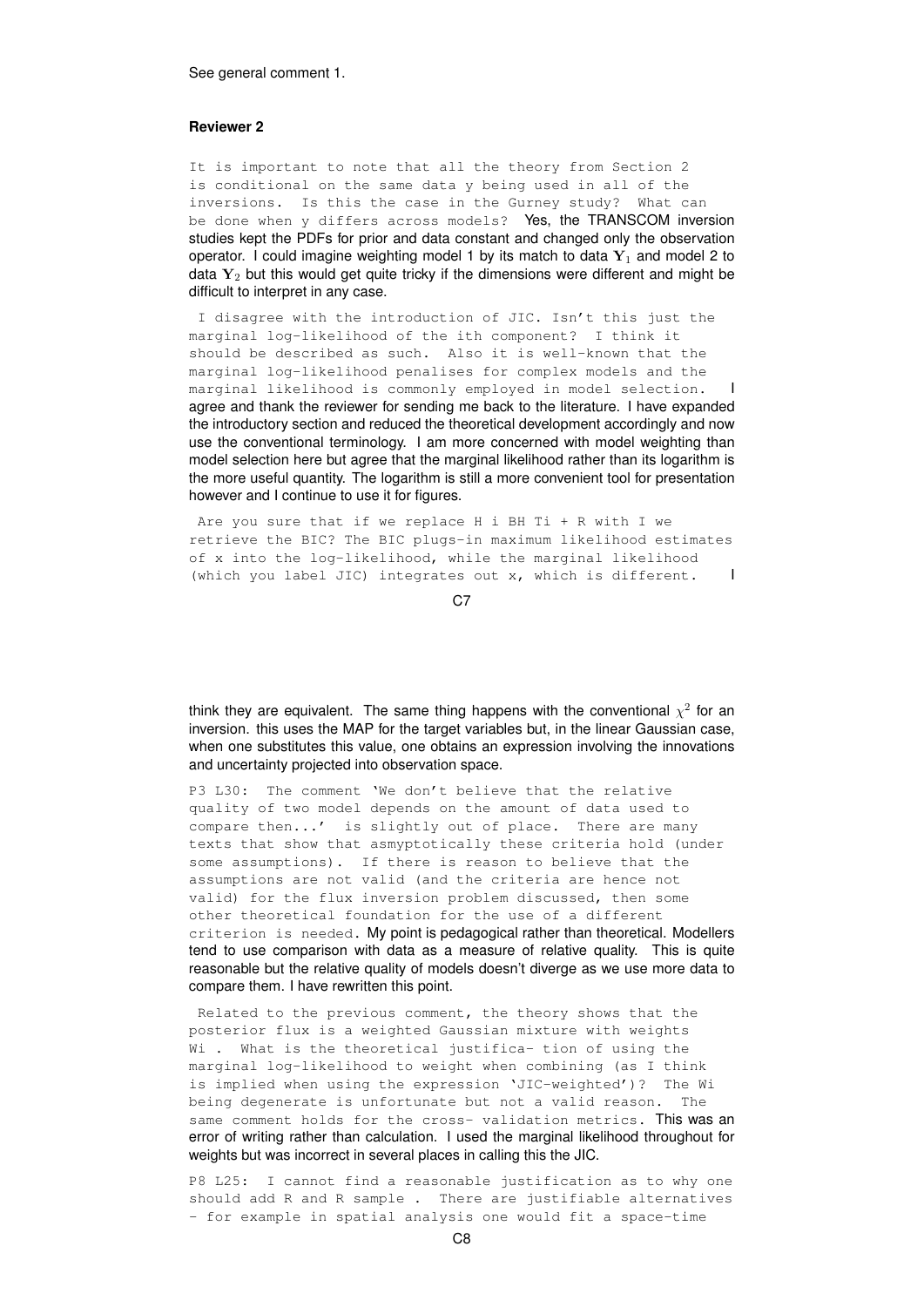model to the residuals with nugget and use this for the new R. This will be guaranteed to be non-singluar and positive definite. I think that adding these two matrices can lead to unforeseen consequences in other settings. I have now expanded this section and discuss in more detail the task of describing the model contribution to uncertainty. The reviewer's example is an interesting example. This kind of fitting of spatial models is certainly desirable if we have enough data to do it. In biogeochemical applications this is rare and we need something else. I agree that the addition of the sample covariance of residuals is ad hoc and I now describe it as an example, along with another of the sample covariance of a priori simulations.

#### Other Comments

P1 L24: I do not agree with the comment 'When structural uncertainty enters the problem only ensemble methods are available'. Although less direct, cannot one introduce an additional unstructured residual term in the model and see if that dominates? I agree, the comment was too strong and I have moderated it.

Section 2 and Appendix A need work to make the notation consistent. Just some things I picked up: - Hi should be bold everywhere - The lack of conditioning on the data y in all equations makes it hard to distinguish between prior and posterior distributions. Also the use of K(H i ) as prior is confusing since K is a normalising constant in Equation (6). - The matrix B in Section 2 has become P in Appendix A.  $-$  In Appendix A, the PDF G( $\hat{A}$ ů) takes three arguments, while in Section 2 it only takes 2. - Appendix A needs to be cleaned up, there are expressions like 'mathbf' appearing,  $\mu$  is not bold, the subscript i could be apparent on the LHS but not on the RHS, etc. See also my comment on clarifying the maths in

C9

Section A further below.

P12: I found that the maths from Equation (A10) onwards becomes a bit obscure. The result is correct, however I think more details are needed. (some algebra deleted) However, as the author stated I also think this proof should be readily available in some textbook as it is just the marginal log-likelihood of a Gaussian density. I group all these comments together since I have dealt with them all by essentially quoting the standard result on marginal likelihood and leaving out most of the algebra.

P3 L27: Instead of "assumption that we must choose one" I would instead say "assumption that the sum of the probabilities of the models given the data equals one." Strictly speaking, unless you are using a Bayesian estimator you do not need to choose any specific one model. I was trying to make a different point that "none of the above" is not an option. I have reworded this.

P4 L7: The statement 'Eq.6 is also the same expression as the maximum likeli- hood estimate in Michalak et al. (2005)' is inaccurate. Estimate of what? Eq.6 is the marginal likelihood of the data under the ith component. But the expressions *are* the same. I now think this is because they represent the same thing, the marginal likelihood for a hyperparameter. I mention this in passing now but want to keep the paper focused on the practical use of the machinery.

P5 L32: What is the difference between JIC/N and JIC if N is constant? Does scaling affect any of the results and conclusions? Not here since we only use one dataset. See the above response on relative model quality.

P7 L9: Why 'model seven'? From Figure 1 it looks like Model 8